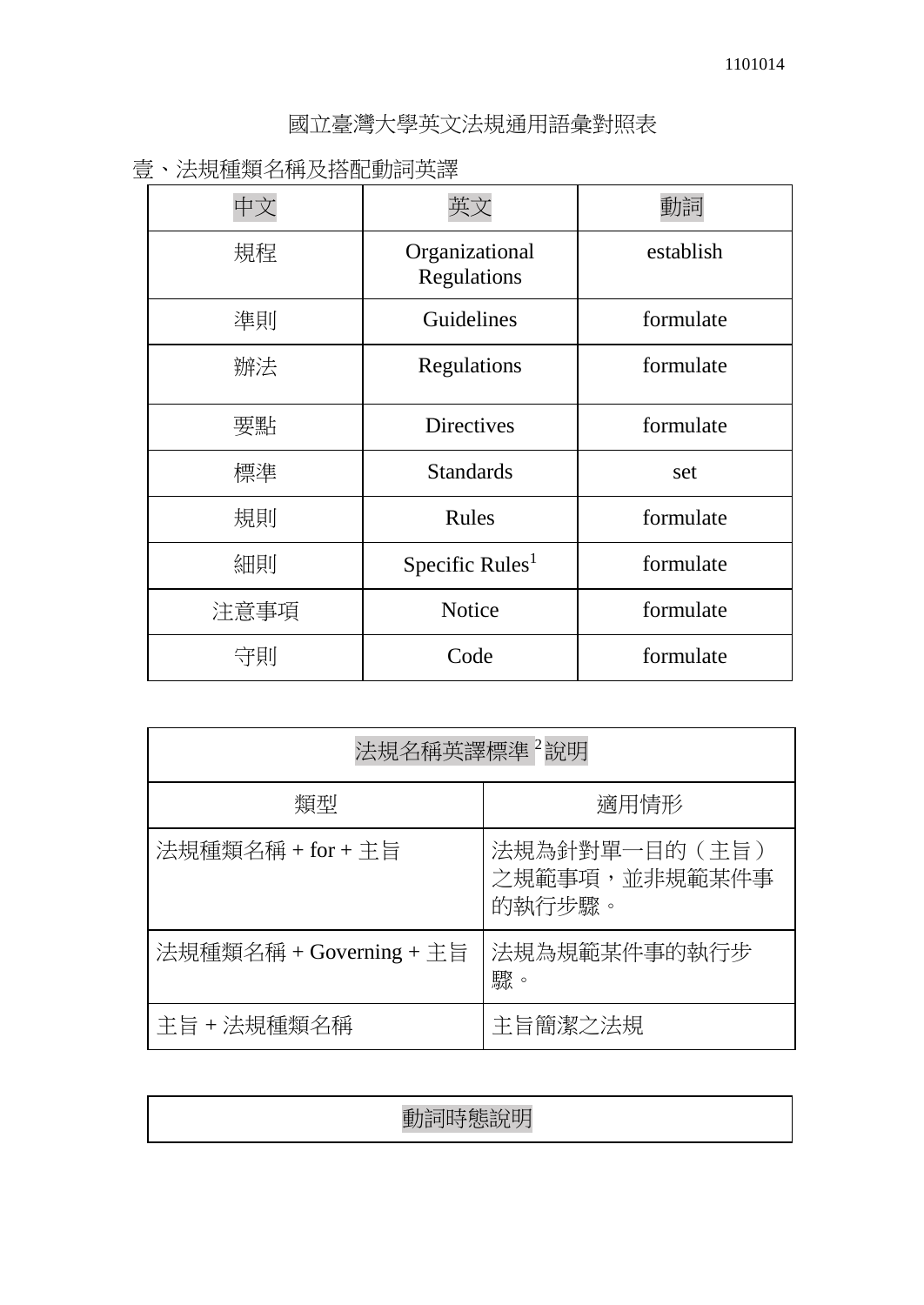一般動詞:使用現在簡單式。

助動詞:

1. shall:當條文表達應然性或義務性規範意涵時即使用 Shall, 例 如中文法規出現「應」這個字或蘊含「應」這個概念時。 2. may:當條文表達可能性或選擇性的規範意涵時即使用 may, 例如中文法規出現「得」這個字的時候。

## 貳、常用詞彙

一、法規結構及法規條文結構用語

| 章   | chapter                   |
|-----|---------------------------|
| 節   | section                   |
| 總則  | general provisions        |
| 附則  | supplementary provisions  |
| 條、點 | article <sup>3</sup>      |
| 項   | paragraph <sup>3</sup>    |
| 款   | subparagraph <sup>3</sup> |
| E   | item $3$                  |
|     | subitem $3$               |

<sup>1</sup>中文法規名稱為「細則」時,譯為 Specific Rules;若為「施行細則」時,則依行政院標準譯為 Enforcement Rules。

<sup>2</sup>若中文法規名稱中出現「國立臺灣大學」以外之單位,英文法規名稱出現在文件標題之書寫格式為 「NATIONAL TAIWAN UNIVERSITY(空一行)第一層單位(空一行)第二層單位」;出現在內 文之書寫格式為:第一層單位(逗號)第二層單位」。

<sup>3</sup>英文法規條文得分條書寫,條冠以「Article 1/2/3... 」字樣,並得分為項、款、目、子目。項冠以 「1.」數字、款冠以「1)」數字、目冠以「a)」數字,子目冠以「i)」拉丁字母。

1

1100913

二、法規動詞時態及常用動詞

動詞類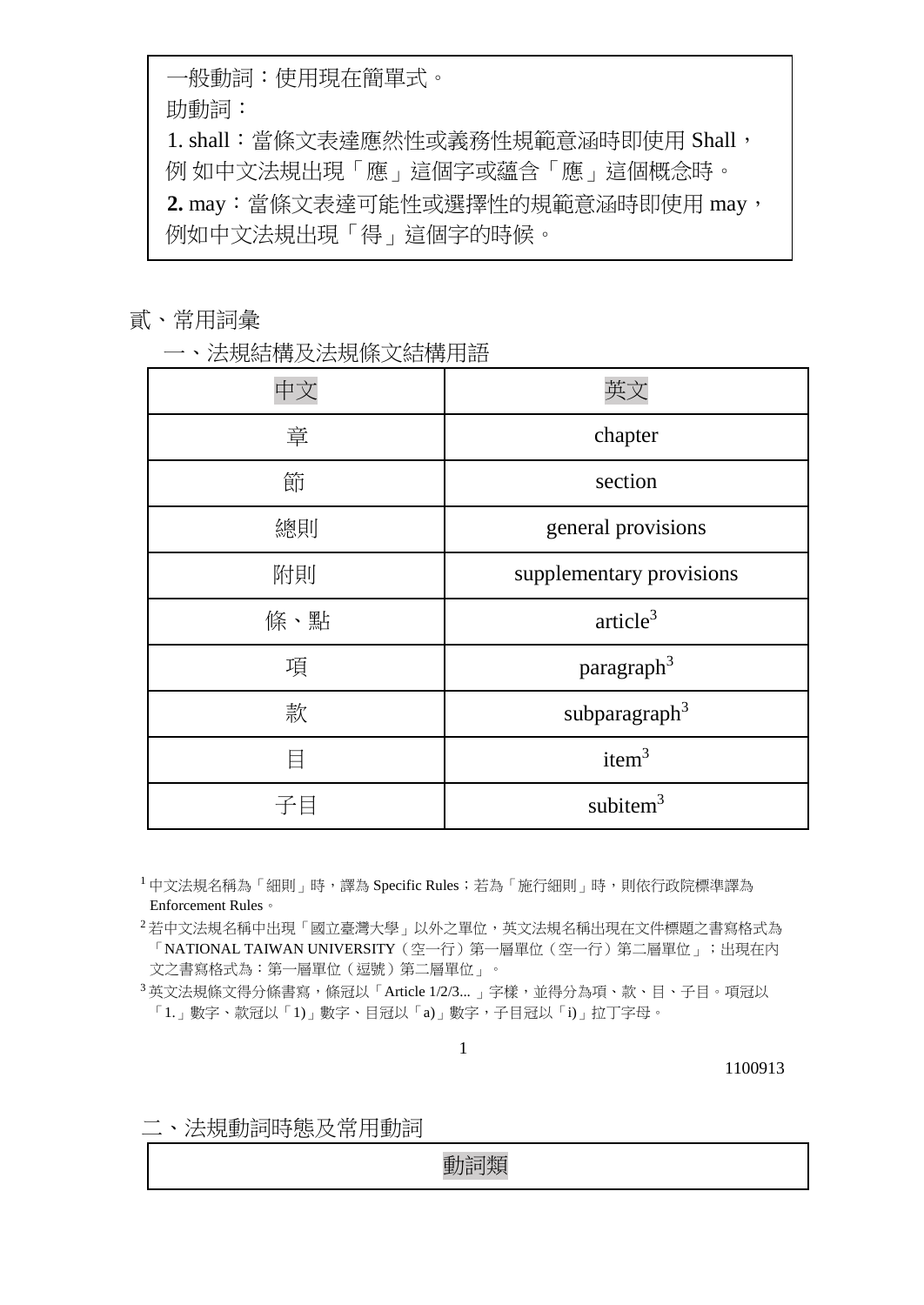| 通過  | passed by   |
|-----|-------------|
| 核定  | approved by |
| 發布  | promulgated |
| 修正  | amended     |
| 增訂  | added       |
| 刪除  | revoked     |
| 向報告 | reported to |
| 生效  | take effect |
| 施行  | implemented |
| 辦理  | handle      |

三、通用語彙

| 通用語彙    |                                              |
|---------|----------------------------------------------|
| 宗旨      | purpose                                      |
| 行事曆     | academic calendar                            |
| 學年度     | Academic Year<br>(如 Academic Year 2020-2021) |
| 第一學期    | the fall semester                            |
| 第二學期    | the spring semester                          |
| 當學期     | current semester                             |
| 當學年     | current academic year                        |
| 應屆畢業生   | graduating students                          |
| 年級      | year of study                                |
| 原住民身份學生 | student with indigenous status               |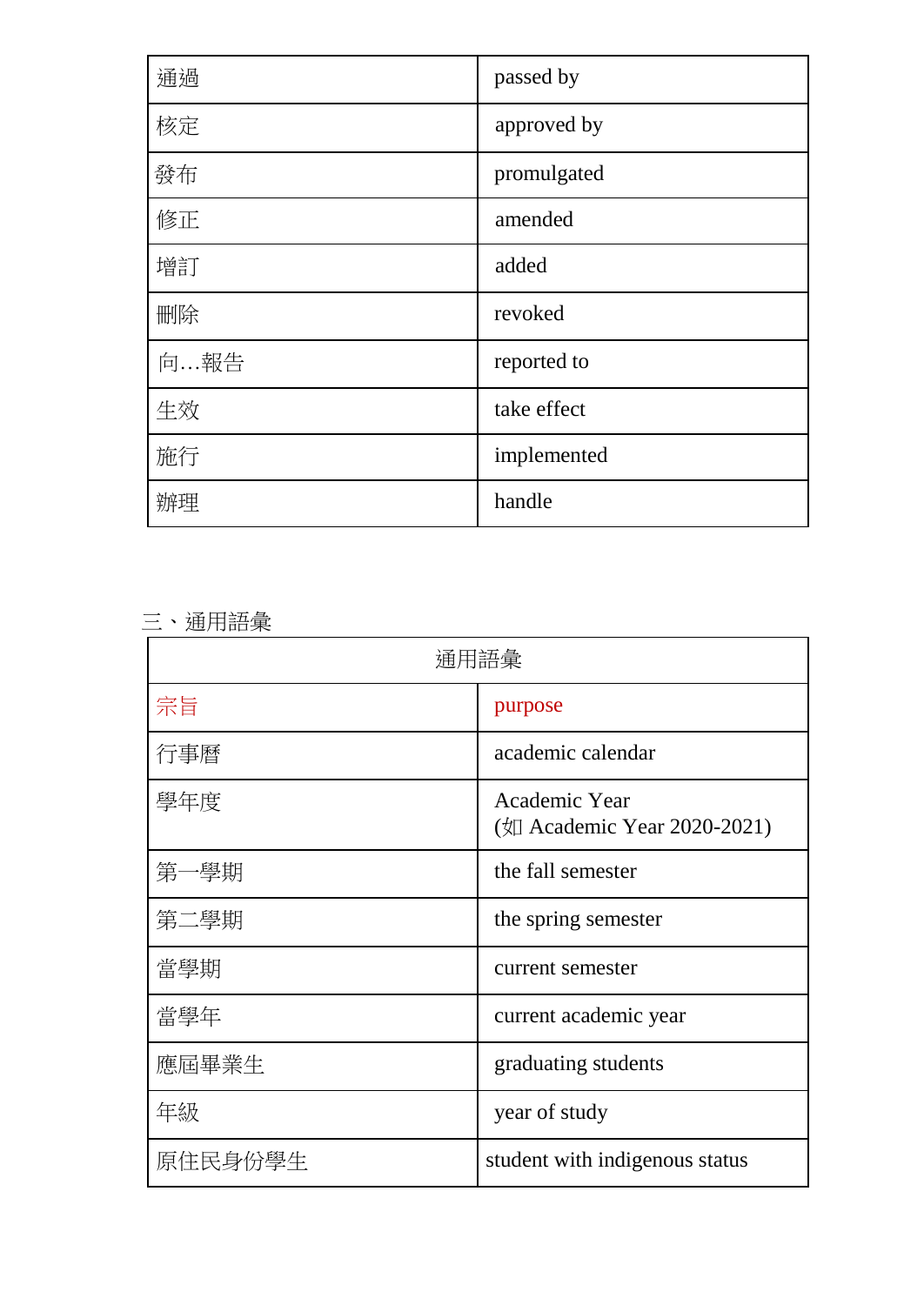| 外國學生/國際生   | international students                                                      |
|------------|-----------------------------------------------------------------------------|
| 身心障礙學生     | student with disabilities                                                   |
| 身心障礙證明     | disability ID card                                                          |
| 戶口名簿       | household certificate                                                       |
| 特殊事故/情形/理由 | justifiable cause                                                           |
| 分娩         | in labor                                                                    |
| 生產         | childbirth                                                                  |
| 解聘         | dismissed                                                                   |
| 停聘         | suspended                                                                   |
| 不續聘        | appointment has not been<br>renewed;<br>non-renewal of appointment<br>(教師法) |
| 境外         | non-domestic / overseas                                                     |
| 海外         | overseas                                                                    |
| 大陸/大陸地區    | <b>Mainland China</b>                                                       |
| 僑生         | overseas Chinese student                                                    |
| 傑出         | distinguished                                                               |
| 優良         | outstanding                                                                 |
| 列席         | sit in on (a/an/the/the subject's<br>meeting)                               |
| 承辦人        | processing clerk                                                            |
| 校外         | <sup>1</sup> not affiliated with NTU/the<br>University                      |
| 租借單位       | renting party                                                               |
| 執行摘要       | executive summary                                                           |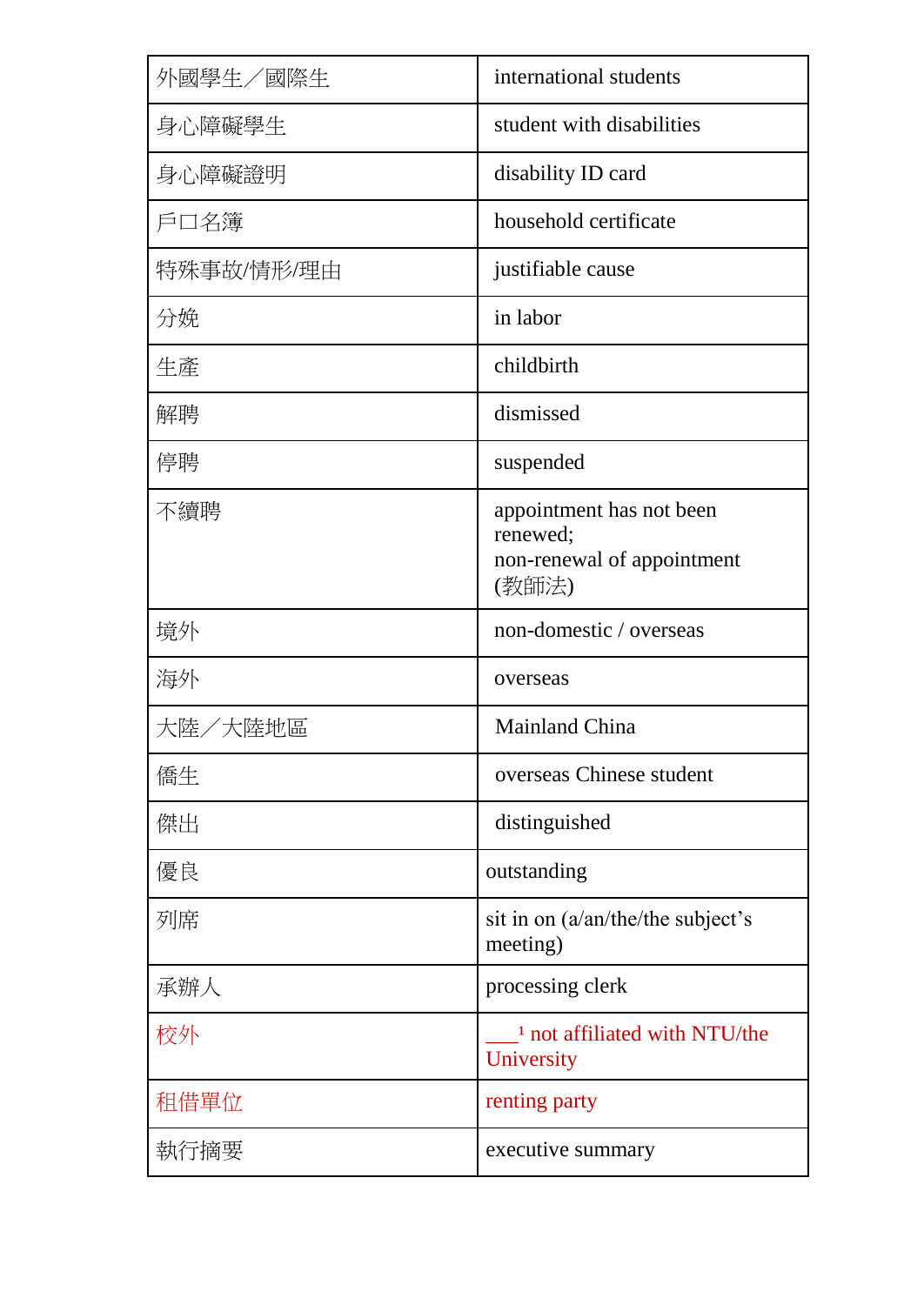1底線部分可依上下文填入對象,例如校外單位(party(ies) not affiliated with NTU/the University)、校外人士(person(s)/party(ies) not affiliated with NTU/the University)等。前述對象 例子之英譯僅供參考,實際情況依翻譯及審議人員意見為準。

四、單位與職稱

| 單位與職稱                 |                                        |  |
|-----------------------|----------------------------------------|--|
| 分處                    | branch office                          |  |
| 學系                    | department                             |  |
| 系主任                   | chair                                  |  |
| 所                     | graduate institute                     |  |
| 學位學程                  | degree program                         |  |
| 系所 $1$                | academic program                       |  |
| 學院                    | college                                |  |
| (學院的)院長               | dean                                   |  |
| 所屬學院                  | respective college                     |  |
| 學位考試委員                | degree examination committee<br>member |  |
| 教學單位                  | teaching unit                          |  |
| (系、所、學位學程、中心、室)<br>主管 | head                                   |  |
| (研究生的)指導教授            | advisor                                |  |
| (授課)教師                | (course) instructor                    |  |

<sup>1</sup>中文「系所」指的是「學系」、「研究所」、「學位學程」三個學制加在一起的簡稱。

|  |  | 五、校內各級會議名稱 |
|--|--|------------|
|--|--|------------|

| 校務會議 | the University Council     |
|------|----------------------------|
| 行政會議 | the Administrative Meeting |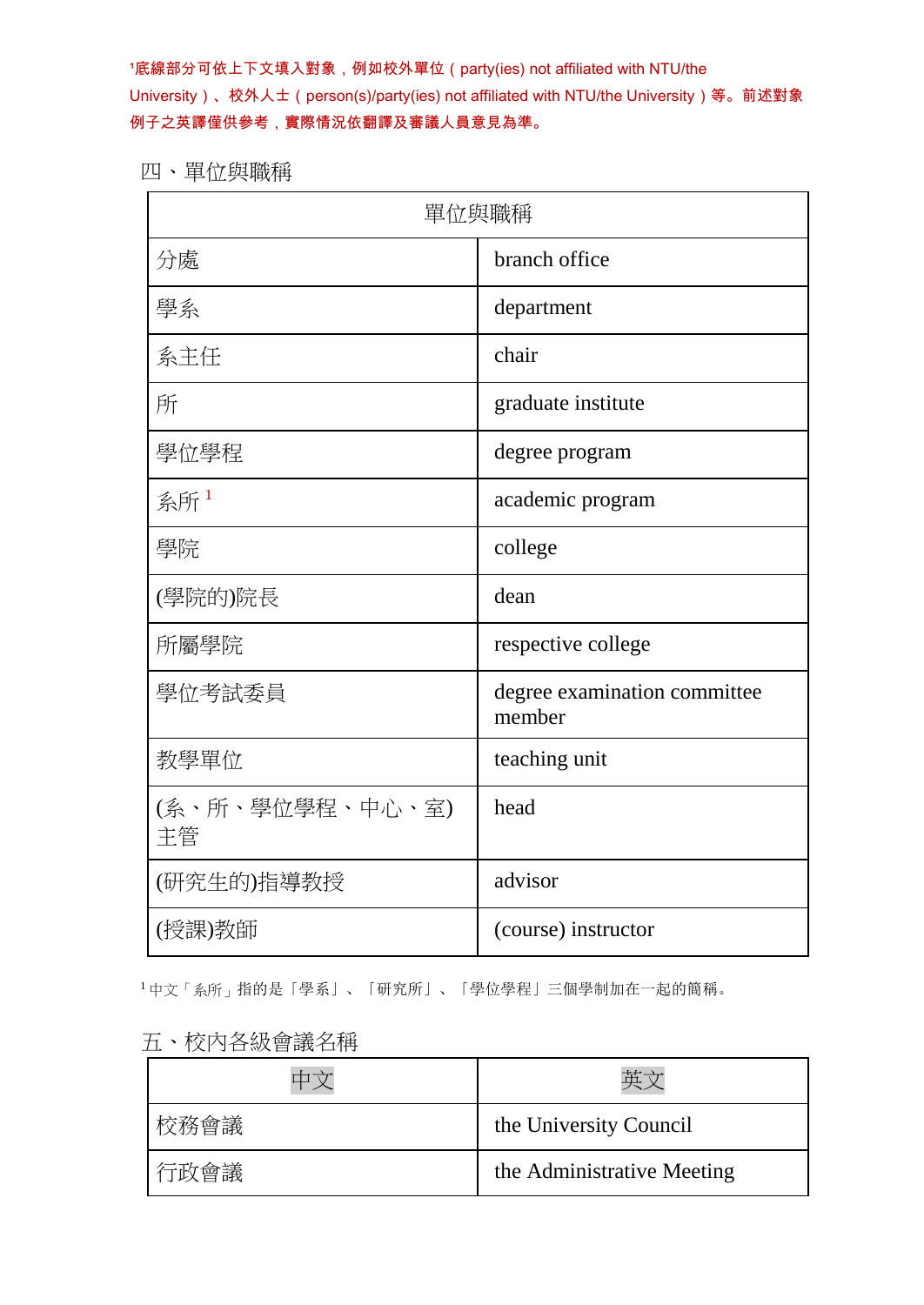| 教務會議 | the Academic Affairs Meeting   |
|------|--------------------------------|
| 院務會議 | the College Affairs Meeting    |
| 系務會議 | the Department Affairs Meeting |
| 所務會議 | the Institute Affairs Meeting  |

參、常用句型

| 常用句型                          |                                                                                                                                                                                                 |  |
|-------------------------------|-------------------------------------------------------------------------------------------------------------------------------------------------------------------------------------------------|--|
| 中文                            | 英文                                                                                                                                                                                              |  |
| 備查                            | filed by  for reference                                                                                                                                                                         |  |
| 報…備查                          | be submitted to for reference                                                                                                                                                                   |  |
| 發布修正 (第 OO 條)                 | promulgation of amended Article OO                                                                                                                                                              |  |
| 發布施行                          | promulgated and implemented                                                                                                                                                                     |  |
| 發布日施行                         | implemented on the date of promulgation                                                                                                                                                         |  |
| 下稱                            | National Taiwan University (NTU or "the<br>formulates the Academic<br>University")<br><i>Regulations</i> ("the Regulations")<br>Office of Academic Affairs ("the Office")<br>非專有名詞使用下稱時,應冠上雙引號。 |  |
| 依                             | in accordance with                                                                                                                                                                              |  |
| 從其規定                          | those regulations shall prevail<br>in accordance with applicable regulations                                                                                                                    |  |
| 第一學期(或第二學<br>期)月日(條文出現日<br>期) | Month Day (基數) for the fall/ spring semester                                                                                                                                                    |  |
| 數字/詞表意                        | a). 數字 1-9 (含)以下用英文單字,10(含)以<br>上用阿拉伯數字。<br>b). 不要並列數詞與數字, 如 ten (10)。<br>c). 單一句子出現一個以上數字則全以阿拉<br>伯數字表示。                                                                                       |  |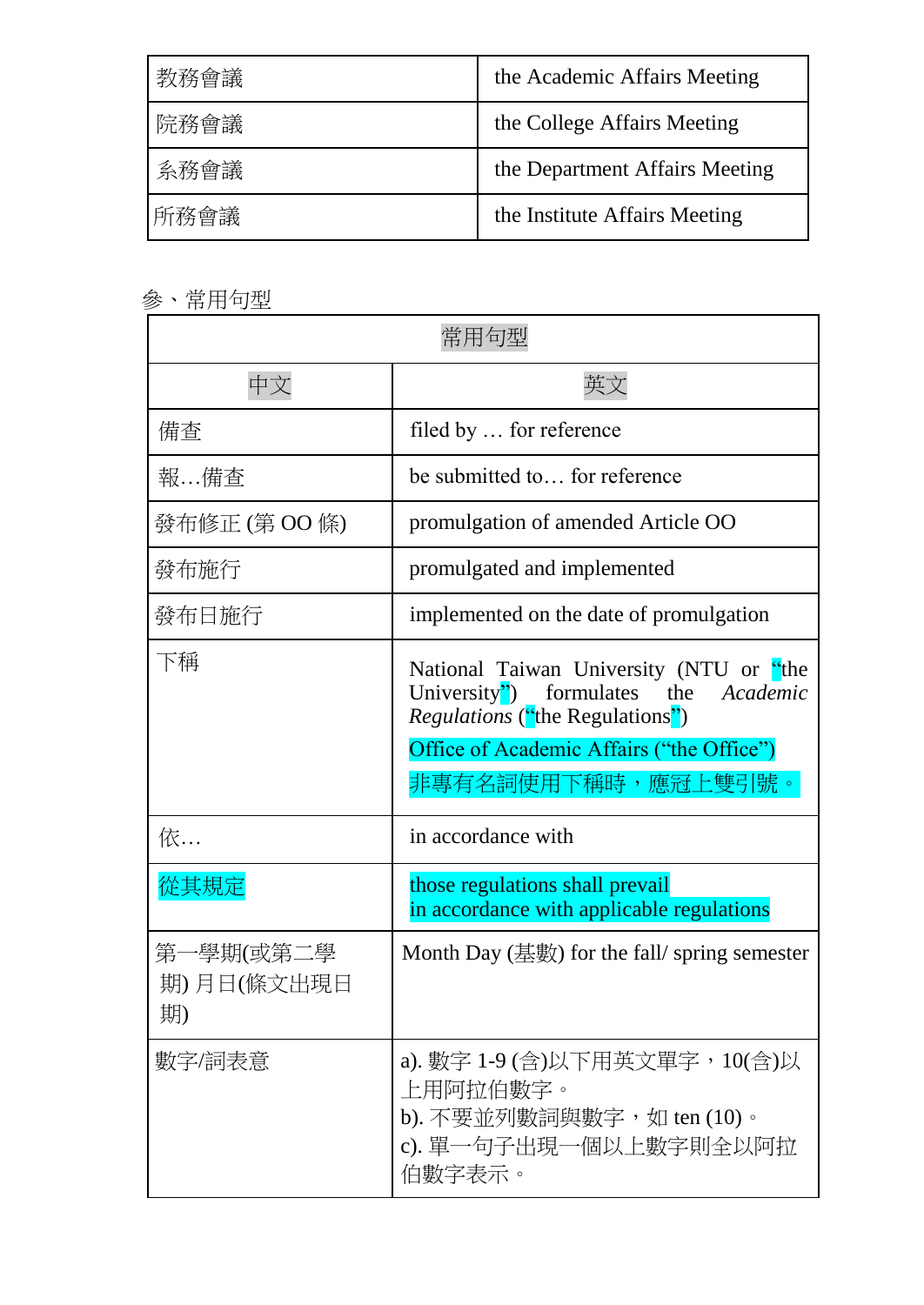| 本校行事曆規定             | as announced in the academic calendar         |
|---------------------|-----------------------------------------------|
| 單數名詞搭配複數型<br>所有格代名詞 | $\frac{1}{2}$ $\frac{1}{2}$ a student + their |
| 單數名詞搭配複數型<br>代名詞/受詞 | $\frac{1}{2}$ a student + they/them           |

| I<br>٠ |                   |  |
|--------|-------------------|--|
|        | I<br>I<br>I<br>۰, |  |
|        |                   |  |
|        |                   |  |

| 前條(項)規定         | the preceding article (paragraph) <sup>1</sup>                                                                                                                   |
|-----------------|------------------------------------------------------------------------------------------------------------------------------------------------------------------|
| 引用其他法規的標準格<br>式 | in accordance with the University's<br>Academic Regulations (除學校名稱外,應<br>寫 法規全名)                                                                                 |
| 單位縮寫            | 法規第一次出現名稱,例如教務處,英文<br>呈現方式為 the Office of Academic Affairs<br>("the Office"),之後出現則用縮寫 the<br>Office •<br>根據 2021/04/20台大內部會議之決議,於<br>中文原文未使用簡稱時,英文翻譯時亦不<br>使用簡稱。 |

 $\overline{a}$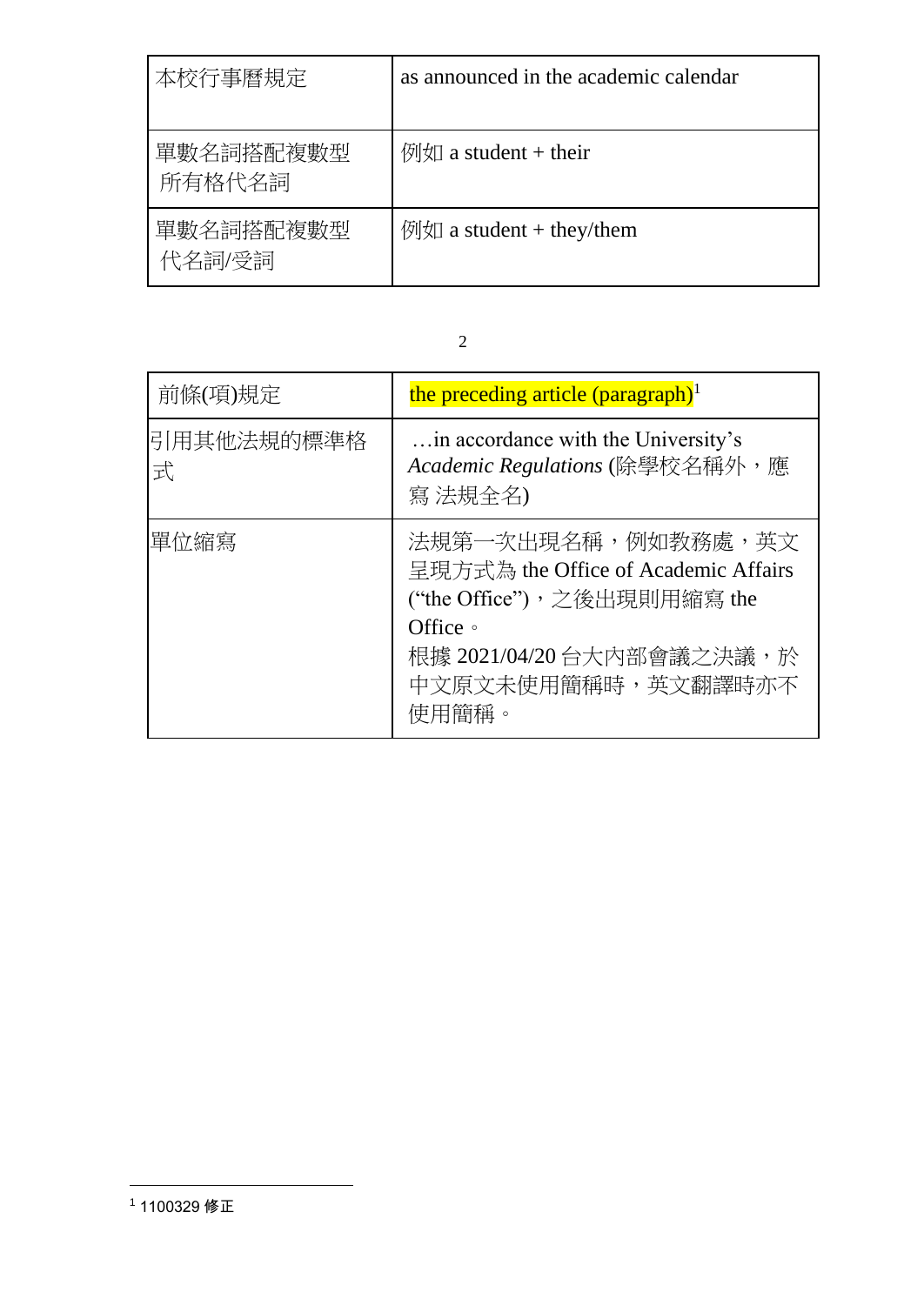| 條文中引用第 OO 條<br>OO 項 OO 款格式 | 單一條項款2<br>Article OO, Paragraph OO, Subparagraph<br><b>OO</b> of <b>OO</b> Regulations<br>單一條項兩款<br>Article OO, Paragraph OO, Subparagraphs<br>OO and OO of OO Regulations |
|----------------------------|----------------------------------------------------------------------------------------------------------------------------------------------------------------------------|
|                            | 單一條項不連續多款<br>Article OO, Paragraph OO,<br>Subparagraphs OO, OO, and OO of OO<br><b>Regulations</b>                                                                         |
|                            | 單一條項連續多款<br>Article OO, Paragraph OO,<br>Subparagraphs OO through OO of OO<br>Regulations<br>首字母大寫,並以逗號分隔。                                                                 |
| 條次寫法                       | 單一條次                                                                                                                                                                       |
|                            | Article OO                                                                                                                                                                 |
|                            | 兩條次<br>Articles OO and OO                                                                                                                                                  |
|                            | 不連續多條次<br>Articles OO, OO, and OO                                                                                                                                          |
|                            | 連續多條次<br>Articles OO through OO                                                                                                                                            |
| 第 00 次會議                   | 第 00 學年度第 00 學期第 00 次校務會<br>議<br>the University Council at its OO <sup>th</sup> meeting,<br>fall/spring semester, the Academic Year<br>2000-00                             |

 $^2$ 依立言翻譯公司與本校外文系唐格理教授建議,並參考聯合國官方引用之法條範例,英譯時改由大